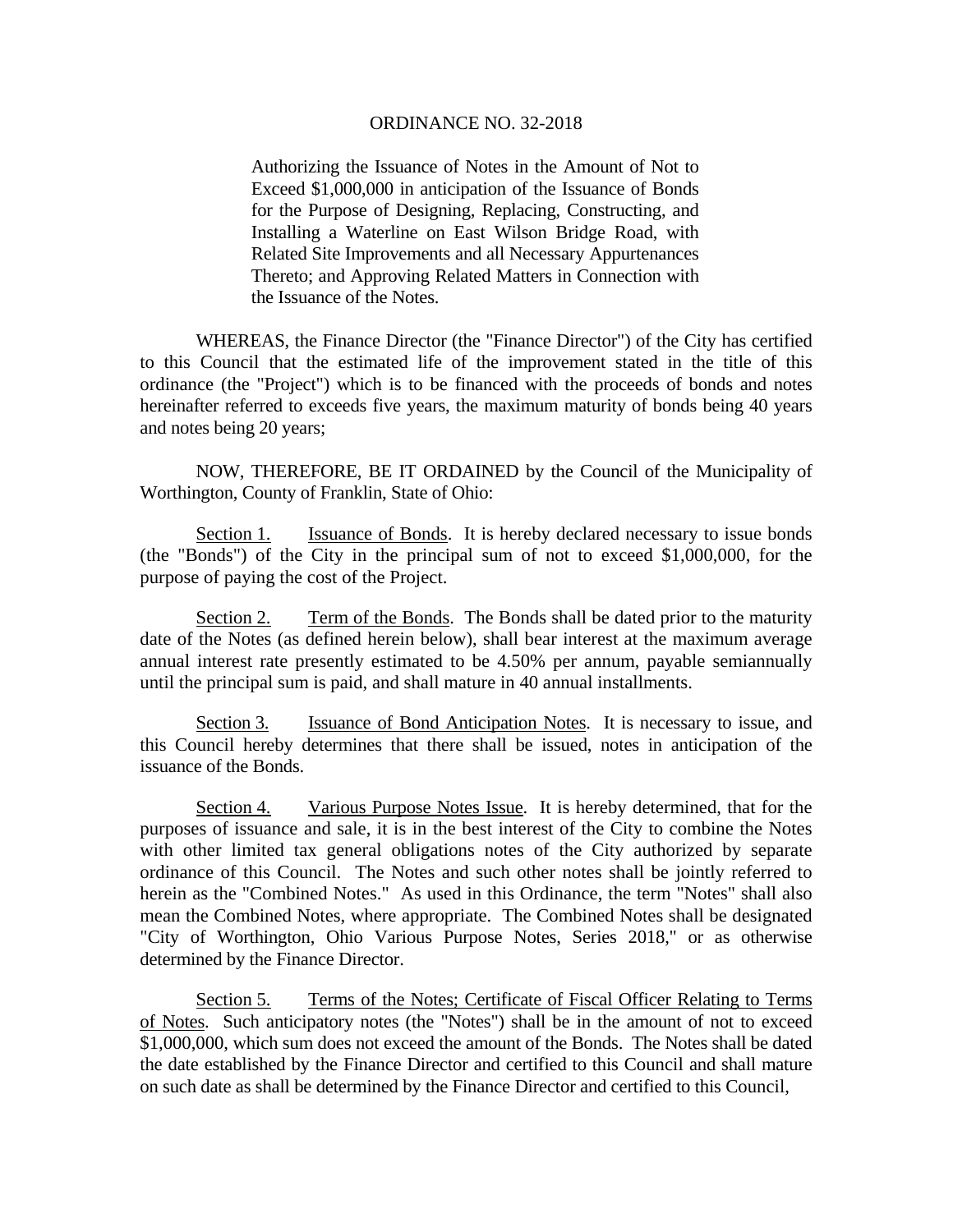provided that such date shall not be later than one year after the date of issuance of the Notes. The Notes shall be issued as fully registered notes in such denominations as shall be determined by the Finance Director. Coupons shall not be attached to the Notes. The Notes shall be sold in a transaction exempt from the requirements of Rule 15c2-12 of the United States Securities and Exchange Commission.

 The Finance Director is hereby authorized and directed to execute a Certificate of Fiscal Officer Relating to Terms of Notes (the "Certificate of Fiscal Officer") setting forth and determining such terms and other matters pertaining to the Notes, their issuance, sale or delivery, including without limitation the aggregate principal amount of the Notes to be issued, the dated date of the Notes, the maturity date of the Notes, the purchase price of the Notes, the specified interest rate of the Notes, authorized denominations of the Notes, the Original Purchaser of the Notes (as defined herein), and shall include such additional information as is required by and consistent with the terms of this ordinance.

Section 6. General Obligation Pledge. The Notes shall be the full general obligation of the City, and the full faith, credit and revenue of the City are hereby pledged for the prompt payment of the same. The par value to be received from the sale of the Bonds and any excess funds resulting from the issuance of the Notes shall, to the extent necessary, be used only for the retirement of the Notes at maturity and are hereby pledged for such purpose.

Section 7. Debt Service Levy. There shall be and is hereby levied annually on all the taxable property in the City, in addition to all other taxes and inside the City's charter millage limitation, a direct tax (the "Debt Service Levy") for each year during which any of the Notes are outstanding, in an amount not less than that which would have been levied if the Bonds had been issued without the prior issuance of the Notes, for the purpose of providing, and in an amount which is sufficient to provide, funds to pay interest upon the Notes as and when the same falls due and to provide a fund for the repayment of the principal of the Notes at maturity or upon redemption. The Debt Service Levy shall not be less than the interest and sinking fund tax required by Article XII, Section 11 of the Ohio Constitution.

The Debt Service Levy shall be and is hereby ordered computed, certified, levied and extended upon the tax duplicate and collected by the same officers, in the same manner, and at the same time that taxes for general purposes for each of such years are certified, extended and collected. The Debt Service Levy shall be placed before and in preference to all other items and for the full amount thereof. The funds derived from the Debt Service Levy shall be placed in a separate and distinct fund, which shall be irrevocably pledged for the payments of the premium, if any, and interest on and principal of the Notes and Bonds when and as the same falls due. Notwithstanding the foregoing, if the City determines that funds will be available from other sources for the payment of the Notes and Bonds in any year, the amount of the Debt Service Levy for such year shall be reduced by the amount of funds which will be so available, and the City shall appropriate such funds to the payment of the Notes and Bonds in accordance with law.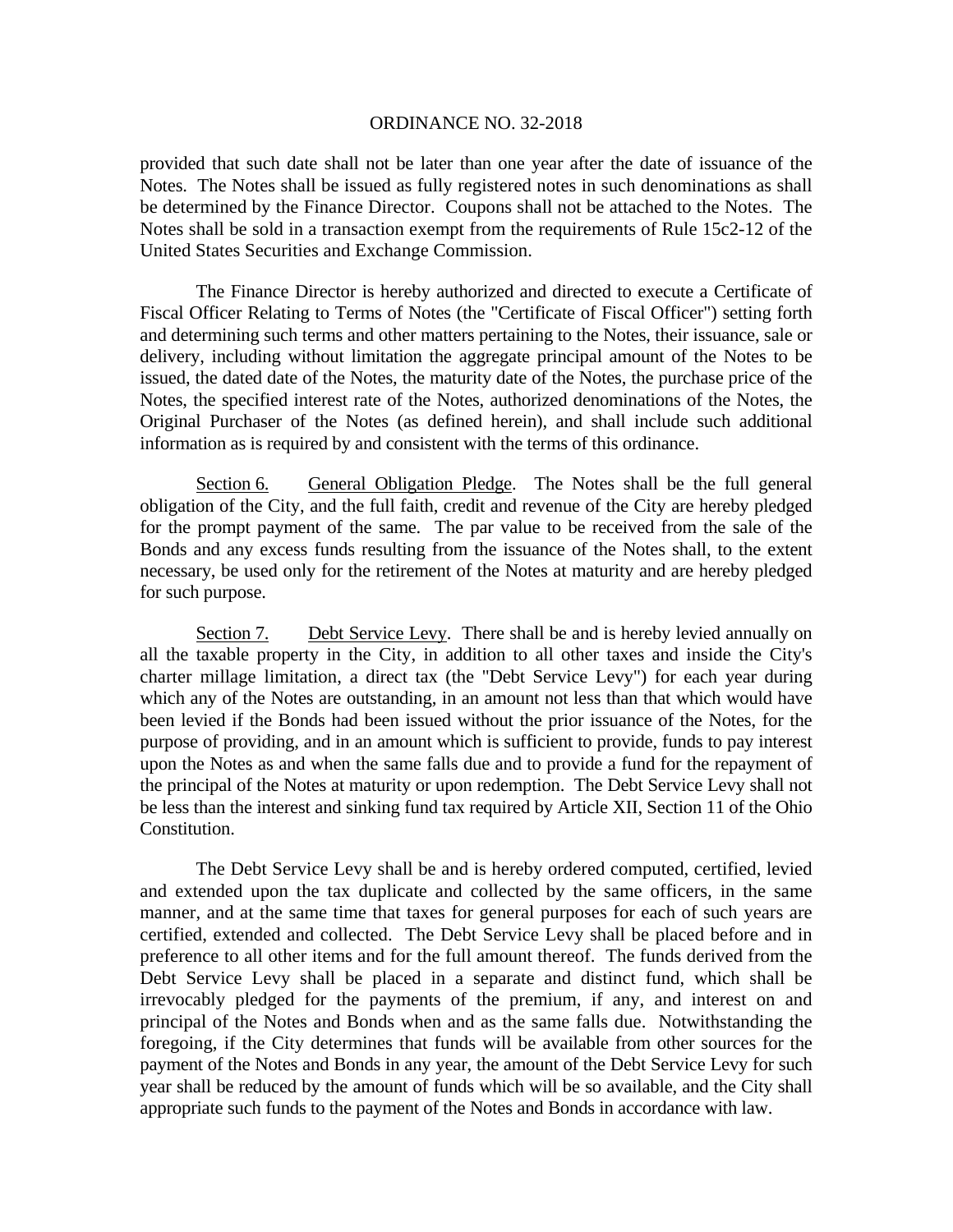Section 8. Sale of Notes. The Notes shall bear interest, based on a 360-day year of twelve 30-day months, payable at maturity, at such rate per annum as shall be determined by the Finance Director and certified to this Council, provided that such rate shall not exceed 4.50% per annum. The Finance Director is authorized and directed to cause the Notes to be sold on a competitive or negotiated basis. In the event that the Notes are sold on a competitive basis, a notice of sale (or similar document) shall be published or released in the form and manner as shall be approved by the Finance Director. In accordance with the terms of such document, the Notes may be awarded and sold to such purchaser or purchasers as shall offer, in the opinion of the Finance Director, the best rate of interest on the Notes, as the Finance Director shall designate in the Certificate of Fiscal Officer.

In the event that the Notes are sold on a negotiated basis, the Notes shall be sold to such purchaser or purchasers as the Finance Director shall designate in the Certificate of Fiscal Officer.

The Finance Director is authorized and directed to execute on behalf of the City a note purchase agreement, term sheet or similar document with the purchaser or purchasers of the Notes (the "Original Purchaser") setting forth the conditions under which the Notes are to be sold and delivered, which documents shall be in such form and shall contain such terms, covenants and conditions not inconsistent with the terms of this Ordinance and permitted by applicable law as shall be approved by the Finance Director.

The Finance Director is hereby authorized and directed to deliver the Notes, when executed, to the Original Purchaser upon payment of the purchase price and accrued interest, if any, to the date of delivery. The proceeds of such sale, except any accrued interest or premium thereon, shall be deposited in the Treasury of the City and used for the purpose aforesaid and for no other purpose. The accrued interest received from such sale shall be transferred to the City's Bond Retirement Fund to be applied to the payment of the principal of and interest on the Notes, or other obligations of the City, as permitted by law. Any premium received from the sale of the Notes may be used to pay the financing costs of the Notes within the meaning of Ohio Revised Code Section 133.01(K) or be deposited into the City's Bond Retirement Fund, in the manner provided by law.

Section 9. Form and Execution of Notes; Payment of Notes. The Notes shall be executed by the Finance Director and the City Manager, provided that any and all of such signatures may be a facsimile, and shall be payable as to both principal and interest at the office of Note Registrar (as defined hereinbelow). The Notes shall express upon their faces the purpose for which they are issued and that they are issued pursuant to this ordinance.

 The principal of and interest on the Notes shall be payable in lawful money of the United States of America without deduction for the services of the Note Registrar. The principal of and interest on the Notes shall be payable upon presentation and surrender of the Notes at their maturity at the office of the Note Registrar. No Note shall be valid or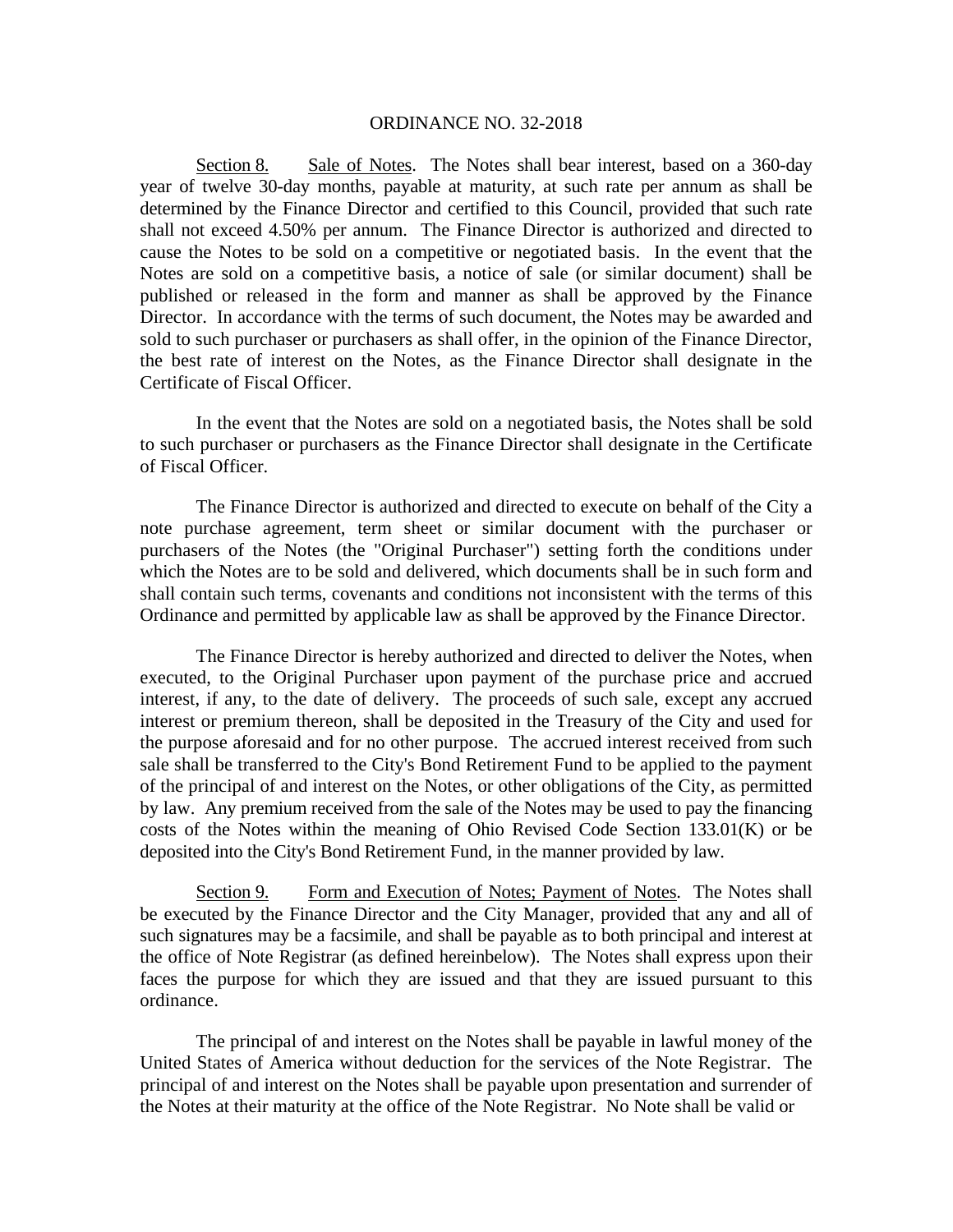become obligatory for any purpose or shall be entitled to any security or benefit under this ordinance unless and until a certificate of authentication, as printed on the Note, is signed by the Note Registrar as authenticating agent. Authentication by the Note Registrar shall be conclusive evidence that the Note so authenticated has been duly issued and delivered under this ordinance and is entitled to the security and benefit of this ordinance. The certificate of authentication may be signed by any officer or officers of the Note Registrar or by such other person acting as an agent of the Note Registrar as shall be approved by the Finance Director on behalf of the City. It shall not be necessary that the same authorized person sign the certificate of authentication on all of the Notes.

Section 10. Appointment of Note Registrar. The Finance Director is hereby authorized and directed to serve as authenticating agent, note registrar, transfer agent, and paying agent for the Notes (the "Note Registrar"), or to execute on behalf of the City a Note Registrar Agreement with such bank or other appropriate financial institution as shall be acceptable to the Finance Director and the Original Purchaser, pursuant to which such bank or financial institution shall agree to serve as the Note Registrar for the Notes. If at any time the Note Registrar shall be unable or unwilling to serve as such, or the Finance Director in such officer's discretion shall determine that it would be in the best interest of the City for such functions to be performed by another party, the Finance Director may, and is hereby authorized and directed to, enter into an agreement with a national banking association or other appropriate institution experienced in providing such services, to perform the services required of the Note Registrar hereunder. Each such successor Note Registrar shall promptly advise all noteholders of the change in identity and new address of the Note Registrar. So long as any of the Notes remain outstanding, the City shall cause to be maintained and kept by the Note Registrar, at the office of the Note Registrar, all books and records necessary for the registration, exchange and transfer of Notes as provided in this section (the "Note Register"). Subject to the provisions of this ordinance, the person in whose name any Note shall be registered on the Note Register shall be regarded as the absolute owner thereof for all purposes. Payment of or on account of the principal of and interest on any Note shall be made only to or upon the order of that person. Neither the City nor the Note Registrar shall be affected by any notice to the contrary, but the registration may be changed as herein provided. All payments shall be valid and effectual to satisfy and discharge the liability upon the Notes, including the interest thereon, to the extent of the amount or amounts so paid.

Any Notes, upon presentation and surrender at the office of the Note Registrar, together with a request for exchange signed by the registered owner or by a person authorized by the owner to do so by a power of attorney in a form satisfactory to the Note Registrar, may be exchanged for Notes of the same form and of any authorized denomination or denominations equal in the aggregate to the unmatured principal amount of the Notes surrendered, and bearing interest at the same rate and maturing on the same date.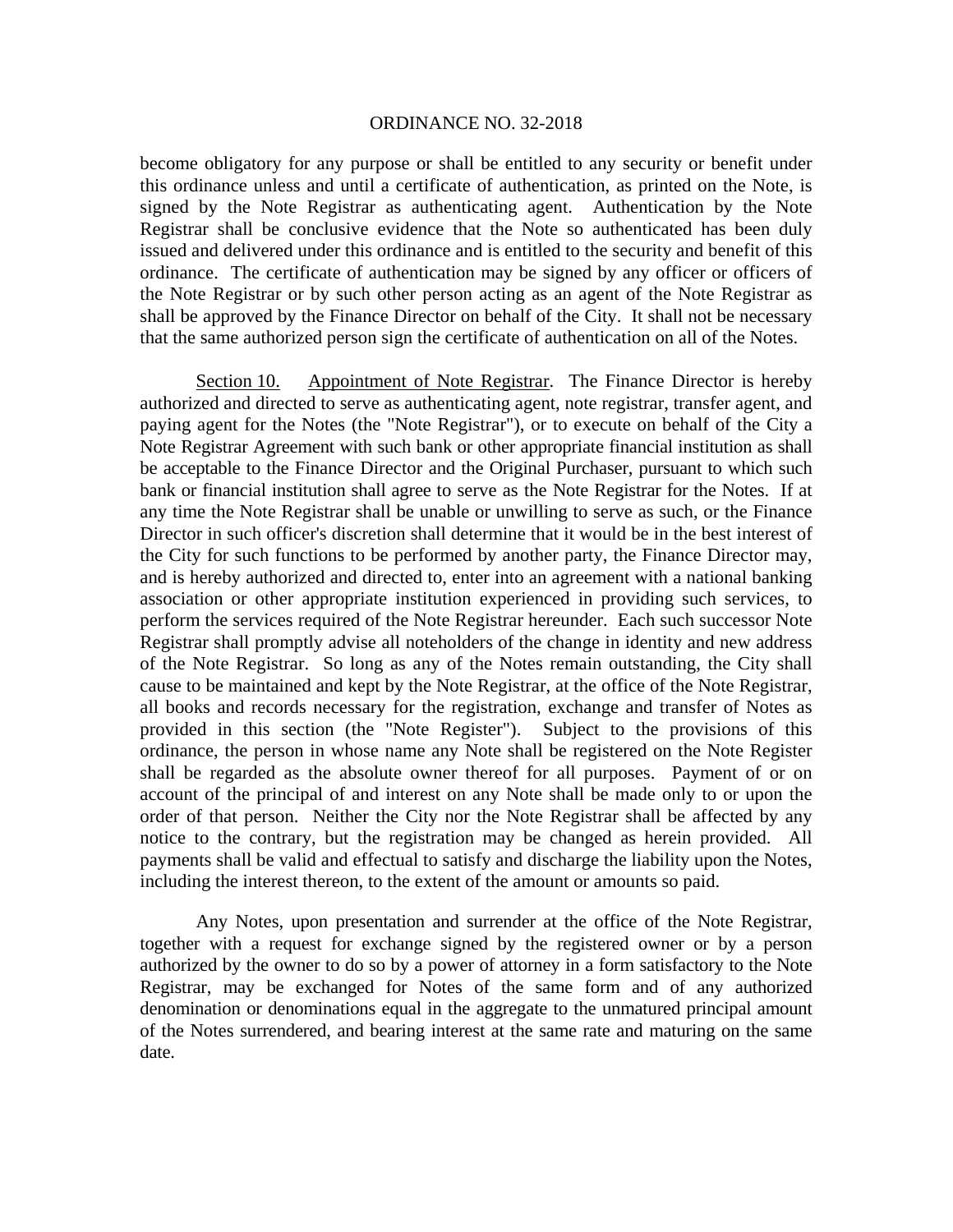A Note may be transferred only on the Note Register upon presentation and surrender thereof at the office of the Note Registrar, together with an assignment executed by the registered owner or by a person authorized by the owner to do so by a power of attorney in a form satisfactory to the Note Registrar. Upon that transfer, the Note Registrar shall complete, authenticate and deliver a new Note or Notes of any authorized denomination or denominations equal in the aggregate to the unmatured principal amount of the Notes surrendered, and bearing interest at the same rate and maturing on the same date.

The City and the Note Registrar shall not be required to transfer or exchange (i) any Note during a period beginning at the opening of business 15 days before the day of mailing of a notice of redemption of Notes, and ending at the close of business on the day of such mailing, or (ii) any Notes selected for redemption, in whole or in part, following the date of such mailing.

In all cases in which Notes are exchanged or transferred hereunder, the City shall cause to be executed, and the Note Registrar shall authenticate and deliver, the Notes in accordance with the provisions of this ordinance. The exchange or transfer shall be without charge to the owner; except that the Council and Note Registrar may make a charge sufficient to reimburse them for any tax or other governmental charge required to be paid with respect to the exchange or transfer. The Council or the Note Registrar may require that those charges, if any, be paid before it begins the procedure for the exchange or transfer of the Notes. All Notes issued upon any transfer or exchange shall be the valid obligations of the City, evidencing the same debt, and entitled to the same benefits under this ordinance, as the Notes surrendered upon that transfer or exchange.

Section 11. Book-Entry System. In the event that the Notes are issued to a Depository (as defined below) for use in a book-entry system, the following terms shall have the following meanings for purposes of this Ordinance:

"Book-entry form" or "book-entry system" means a form or system under which (i) the beneficial right to payment of principal of and interest on the Notes may be transferred only through a book-entry and (ii) physical Notes in fully registered form are issued only to a Depository or its nominee as registered owner, with the Notes "immobilized" to the custody of the Depository, and the book-entry is the record that identifies the owners of beneficial interests in those Notes.

"Depository" means any securities depository that is a clearing agency under federal law operating and maintaining, together with its participants, a book-entry system to record beneficial ownership of Notes, and to effect transfers of securities, in bookentry form, and includes The Depository Trust Company (a limited purpose trust company), New York, New York.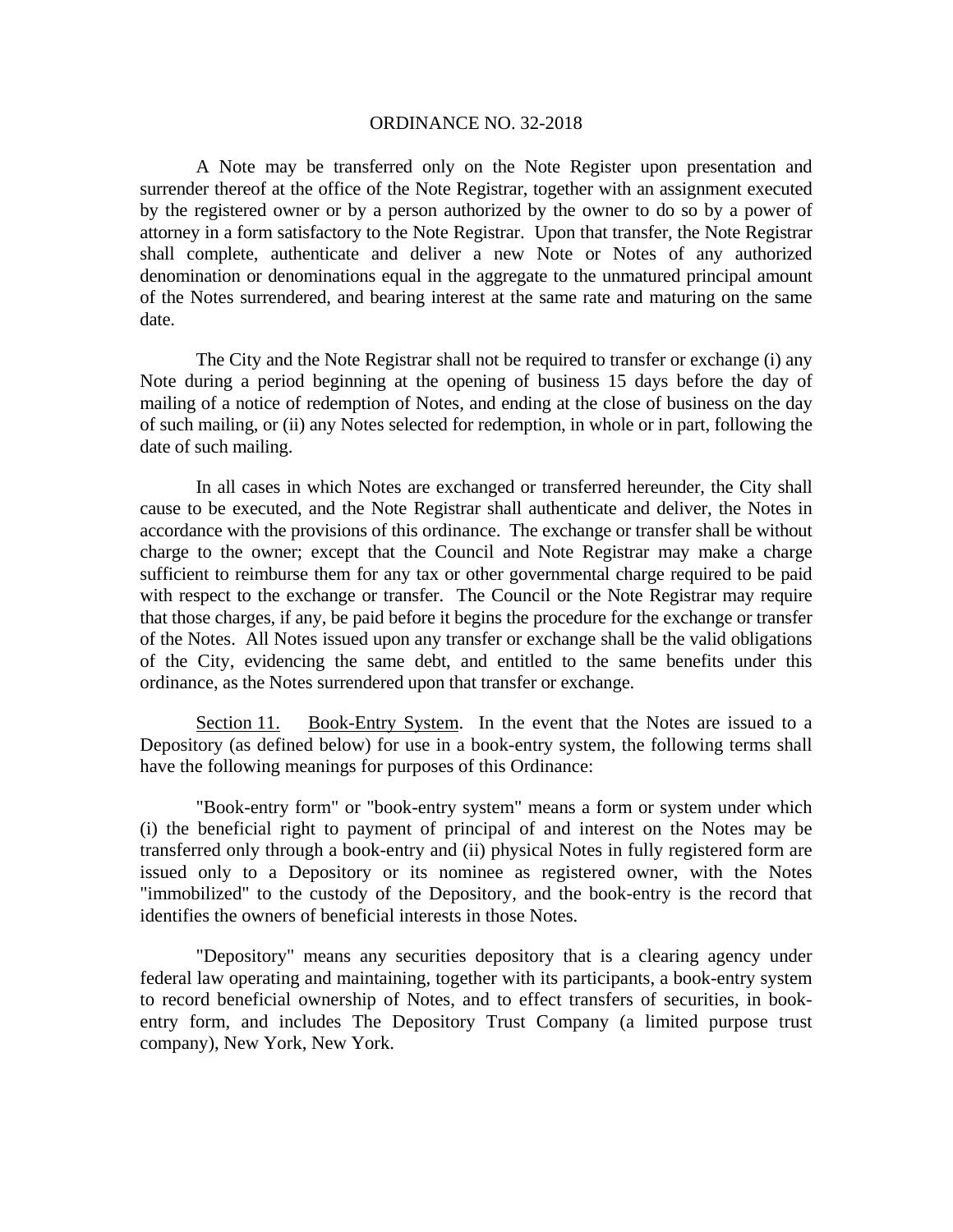The Notes may be initially issued to a Depository for use in a book-entry system, and the provisions of this Section shall apply, notwithstanding any other provision of this Ordinance: (i) there shall be a single Note of each maturity; (ii) those Notes shall be registered in the name of the Depository or its nominee, as registered owner, and immobilized in the custody of the Depository; (iii) the beneficial owners in book-entry form shall have no right to receive Notes in the form of physical securities or certificates; (iv) ownership of beneficial interests in any Notes in book-entry form shall be shown by book-entry on the system maintained and operated by the Depository, and transfers of the ownership of beneficial interests shall be made only by the Depository and by bookentry; and (v) the Notes as such shall not be transferable or exchangeable, except for transfer to another Depository or to another nominee of a Depository, without further action by the Council. Debt service charges on Notes in book-entry form registered in the name of a Depository or its nominee shall be payable in same day funds delivered to the Depository or its authorized representative (i) in the case of interest, on each Interest Payment Date, and (ii) in all other cases, upon presentation and surrender of Notes as provided in this Ordinance.

The Note Registrar may, with the approval of this Council, enter into an agreement with the beneficial owner or registered owner of any Note in the custody of a Depository providing for making all payments to that owner of principal and interest on that Note or any portion thereof (other than any payment of the entire unpaid principal amount thereof) at a place and in a manner (including wire transfer of federal funds) other than as provided above in this Ordinance, without prior presentation or surrender of the Note, upon any conditions which shall be satisfactory to the Note Registrar and this Council. That payment in any event shall be made to the person who is the registered owner of that Note on the date that principal is due, or, with respect to the payment of interest, as of the applicable date agreed upon as the case may be. The Note Registrar shall furnish a copy of each of those agreements, certified to be correct by the Note Registrar, to other paying agents for Notes and to the City. Any payment of principal or interest pursuant to such an agreement shall constitute payment thereof pursuant to, and for all purposes of, this Ordinance.

If requested, the Finance Director and City Manager, City Clerk or any other officer of this Council, is authorized and directed to execute, acknowledge and deliver, in the name of and on behalf of the City, an agreement among the City, the Note Registrar and a Depository to be delivered in connection with the issuance of the Notes to such Depository for use in a book-entry system.

 The City may decide to discontinue use of the book-entry system through the Depository. In that event, Note certificates will be printed and delivered to the Depository.

If any Depository determines not to continue to act as the Depository for the Notes for use in a book-entry system, the City and the Note Registrar may attempt to establish a securities depository/book-entry relationship with another qualified Depository under this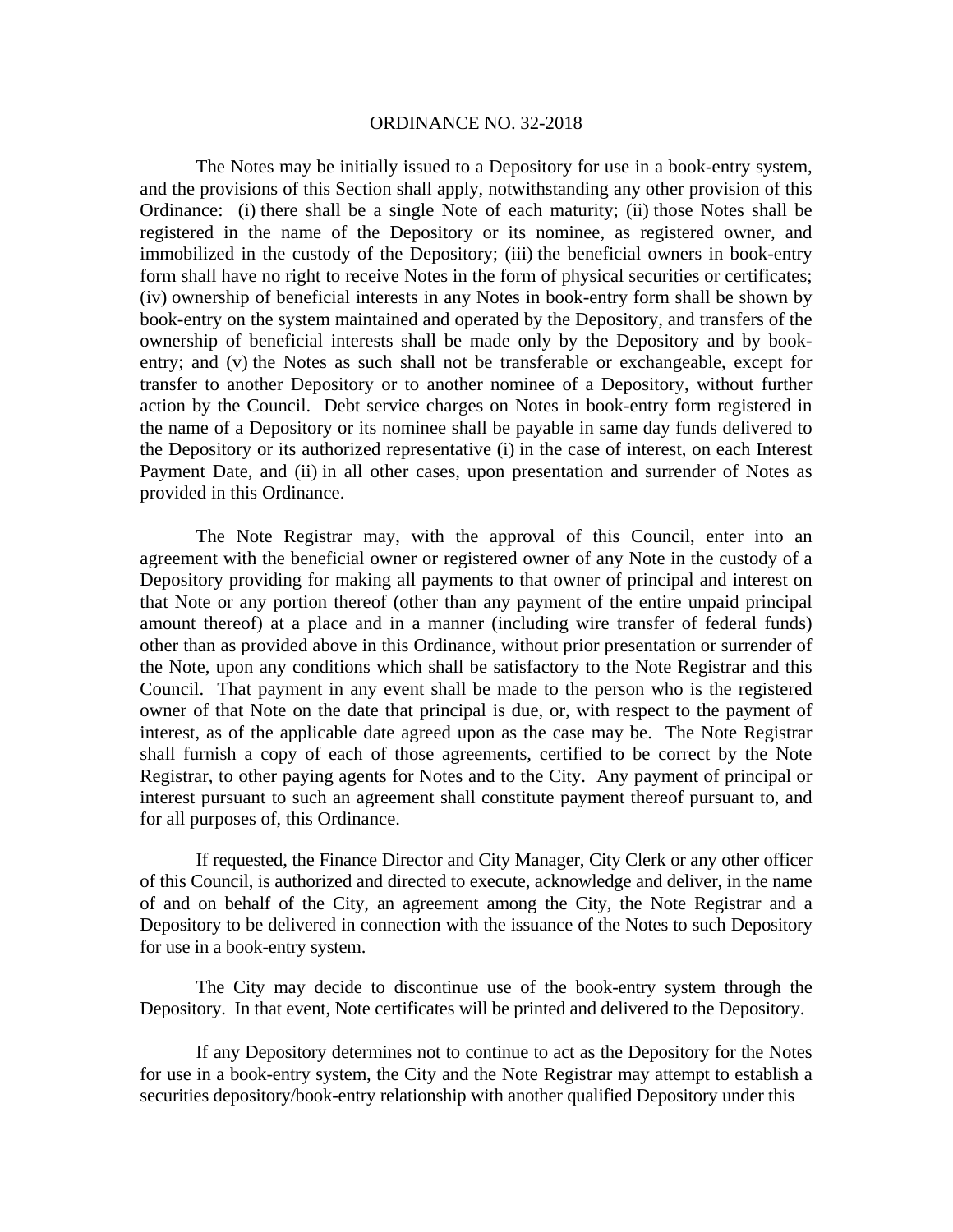Ordinance. If the City and the Note Registrar do not or are unable to do so, the City and the

Note Registrar, after the Note Registrar has made provision for notification of the beneficial owners by the then Depository, shall permit withdrawal of the Notes from the Depository and authenticate and deliver note certificates in fully registered form to the assigns of the Depository or its nominee, all at the cost and expense (including costs of printing and delivering definitive Notes), if the event is not the result of action or inaction by the City or the Note Registrar, of those persons requesting such issuance.

Section 12. Income Tax Pledge. The City hereby covenants, pursuant to Section 133.05(B)(7), Ohio Revised Code, to appropriate annually from lawfully available municipal income taxes, and to continue to levy and collect municipal income taxes adequate to produce, amounts necessary to meet the debt charges on the Notes and the Bonds in each year until full payment is made.

Section 13. Federal Tax Law Compliance. The City hereby covenants that it will comply with the requirements of all existing and future laws which must be satisfied in order that interest on the Notes is and will continue to be excluded from gross income for federal income tax purposes, including without limitation restrictions on the use of the property financed with the proceeds of the Notes so that the Notes will not constitute "private activity bonds" within the meaning of Section 141 of the Internal Revenue Code of 1986, as amended (the "Code"). The City further covenants that it will restrict the use of the proceeds of the Notes in such manner and to such extent, if any, as may be necessary, after taking into account reasonable expectations at the time the debt is incurred, so that they will not constitute arbitrage bonds under Section 148 of the Code and the regulations prescribed thereunder (the "Regulations").

 The Finance Director, or any other officer of the City, including the City Manager, is hereby authorized and directed (a) to make or effect any election, selection, designation, choice, consent, approval or waiver on behalf of the City with respect to the Notes as permitted or required to be made or given under the federal income tax laws, for the purpose of assuring, enhancing or protecting favorable tax treatment or the status of the Notes or interest thereon or assisting compliance with requirements for that purpose, reducing the burden or expense of such compliance, reducing any rebate amount or any payment of penalties, or making any payments of special amounts in lieu of making computations to determine, or paying, any excess earnings as rebate, or obviating those amounts or payments, as determined by the Finance Director, which action shall be in writing and signed by the Finance Director, or any other officer of the City, including the City Manager, on behalf of the City; (b) to take any and all actions, make or obtain calculations, and make or give reports, covenants and certifications of and on behalf of the City, as may be appropriate to assure the exclusion of interest from gross income and the intended tax status of the Notes; and (c) to give an appropriate certificate on behalf of the City, for inclusion in the transcript of proceedings, setting forth the facts, estimates and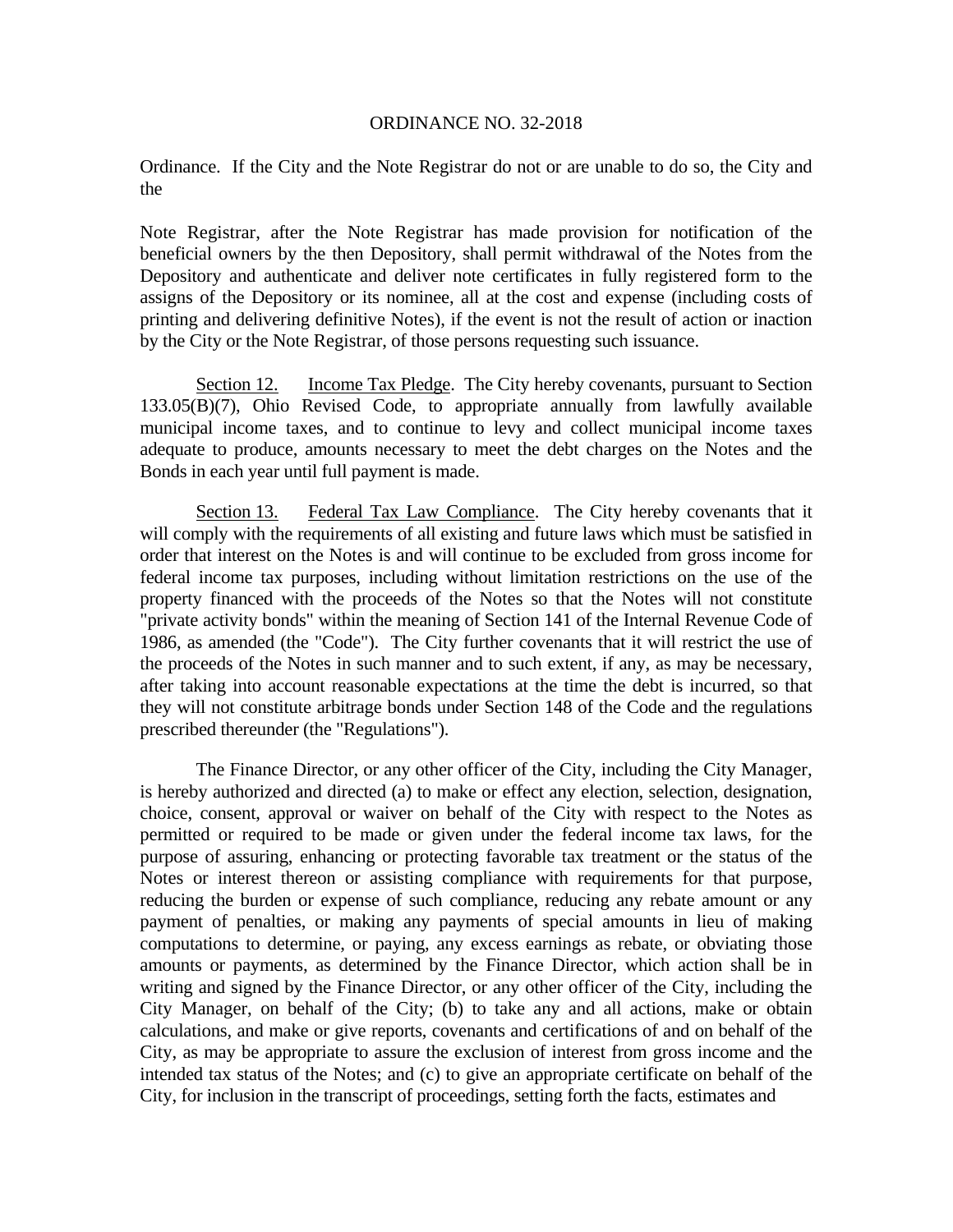circumstances, and reasonable expectations of the City pertaining to Section 148 and the Regulations, and the representations, warranties and covenants of the City regarding compliance by the City with Sections 141 through 150 of the Code and the Regulations.

 The Finance Director shall keep and maintain adequate records pertaining to investment of all proceeds of the Notes sufficient to permit, to the maximum extent possible and presently foreseeable, the City to comply with any federal law or regulation now or hereafter having applicability to the Notes which limits the amount of Note proceeds which may be invested on an unrestricted yield or requires the City to rebate arbitrage profits to the United States Department of the Treasury. The Finance Director of the City is hereby authorized and directed to file such reports with, and rebate arbitrage profits to, the United States Department of the Treasury, to the extent that any federal law or regulation having applicability to the Notes requires any such reports or rebates.

Section 14. Transcript of Proceedings; Execution of Additional Documents. The officer having charge of the minutes of the Council and any other officers of the Council, or any of them individually, are hereby authorized and directed to prepare and certify a true transcript of proceedings pertaining to the Notes and to furnish a copy of such transcript to the Original Purchaser. Such transcript shall include certified copies of all proceedings and records of the Council relating to the power and authority of the City to issue the Notes and certificates as to matters within their knowledge or as shown by the books and records under their custody and control, including but not limited to a general certificate of the Clerk of Council and a no-litigation certificate of the City Manager and the Finance Director, and such certified copies and certificates shall be deemed representations of the City as to the facts stated therein.

The City Manager and Finance Director are hereby authorized and directed to take such action and to execute and deliver, on behalf of this Council, such additional instruments, agreements, certificates, and other documents as may be in their discretion necessary or appropriate in order to carry out the intent of this Ordinance. Such documents shall be in the form not substantially inconsistent with the terms of this Ordinance, as they in their discretion shall deem necessary or appropriate.

Ohio Market Access Program. If determined necessary by the Finance Director, the City is hereby by authorized to participate in the Ohio Market Access Program ("OMAP") with the respect to the Notes. The Standby Note Purchase Agreement for OMAP is hereby authorized in the form presented to this Council with such changes not materially adverse to the City as may be approved by the officers of the City executing that Standby Note Purchase Agreement. The City acknowledges the agreement of the Treasurer of State in the Standby Note Purchase Agreement that, in the event the City is unable to repay the principal amount and accrued and unpaid interest of the Notes at their maturity, whether through its own funds or through the issuance of other obligations of the City, the Treasurer of State agrees (a) to purchase the Notes from the holders or beneficial owners thereof upon their presentation to the Treasurer of State for such purchase at a price of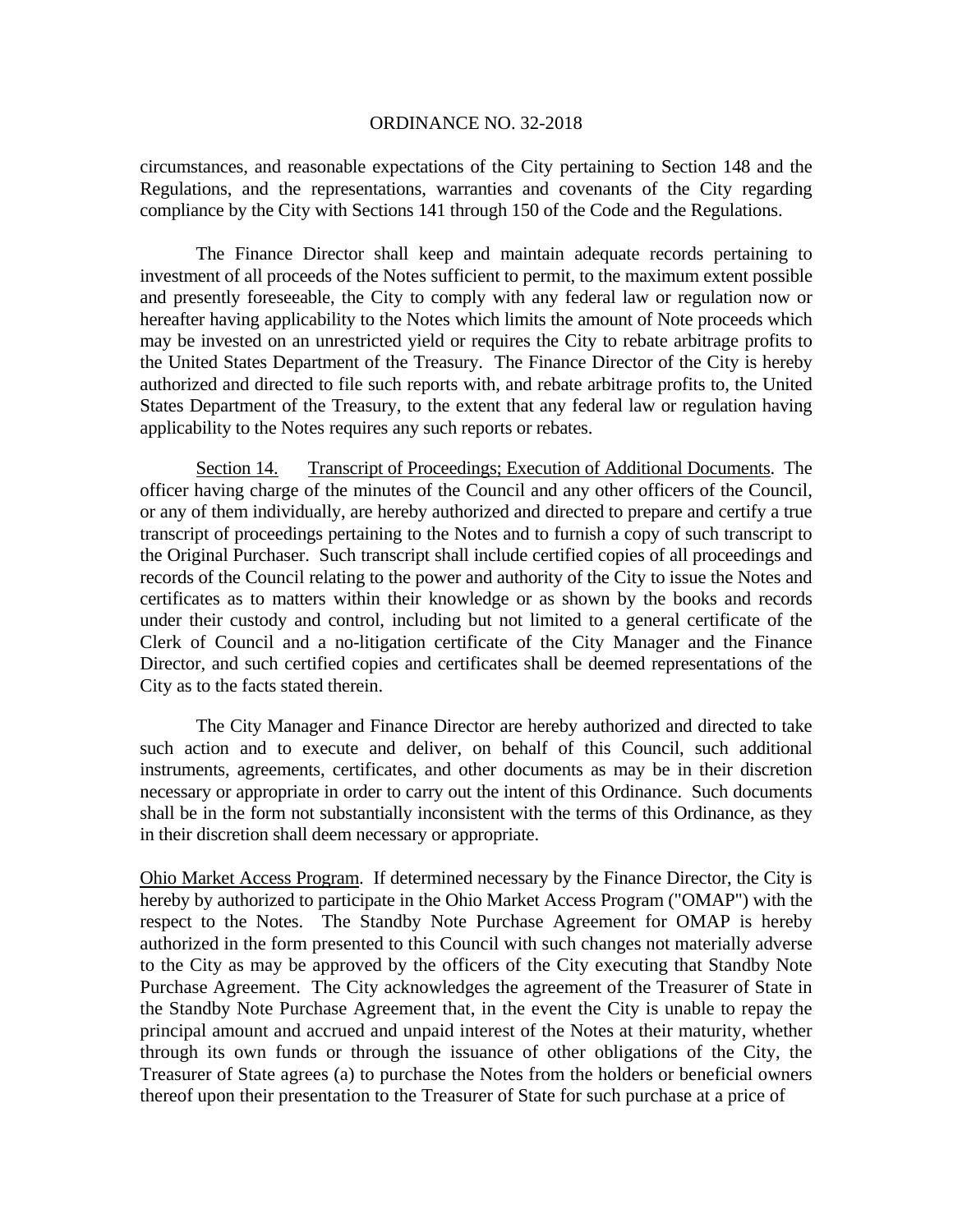par plus accrued interest to maturity or (b) to purchase renewal notes of the City in a principal amount not greater than the principal amount of the Notes plus interest due at maturity, with such renewal notes bearing interest at a rate equal to the AAA Municipal Market Data rate plus 400 basis points, maturing not more than one year after the date of their issuance, and being prepayable at any time with 30 days' notice, provided that in connection with the Treasurer of State's purchase of such renewal notes the City shall deliver to the Treasurer of State an unqualified opinion of nationally recognized bond counsel that (i) such renewal notes are the legal, valid and binding general obligations of the City, and the principal of and interest on such renewal notes, unless paid from other sources, are to be paid from the proceeds of the levy of ad valorem taxes within the tenmill limitation imposed by law on all property subject to ad valorem taxes levied by the City, and (ii) interest on the renewal notes is excluded from gross income for federal income tax purposes under Section 103 of the Code to the same extent that interest on the Notes is so excluded

Section 15. Appointment of Bond Counsel. The appointment of the law firm of Bricker & Eckler LLP to serve as Bond Counsel with respect to the issuance of the Notes is hereby approved. The fees to be paid to such firm shall be subject to review and approval by the Finance Director, shall not exceed the fees customarily charged for such services, and shall be paid upon closing of the financing from proceeds of the Bonds.

Section 16. Appointment of Municipal Advisor. The appointment of H.J. Umbaugh & Associates, Certified Public Accountants, LLP to serve as a municipal advisor to the City in connection with the issuance of the Notes is hereby approved. The fees to be paid to such firm shall be subject to review and approval of the Finance Director, shall not exceed the fees customarily charged for such services, and shall be paid upon closing of the financing from proceeds of the Notes.

Section 17. Compliance with Open Meeting Requirements. It is hereby found and determined that all formal actions of this Council concerning and relating to the adoption of this ordinance were adopted in an open meeting of this Council, and that all deliberations of this Council and of any of its committees that resulted in such formal action, were in meetings open to the public, in compliance with all legal requirements including Section 121.22 of the Ohio Revised Code.

Section 18. Satisfaction of Conditions for Issuance. It is hereby determined that all acts, conditions and things necessary to be done precedent to and in the issuing of the Notes in order to make them legal, valid and binding obligations of the City have happened, been done and been performed in regular and due form as required by law; that the full faith, credit and revenue of the City are hereby irrevocably pledged for the prompt payment of the principal and interest thereof at maturity; and that no limitation of indebtedness or taxation, either statutory or constitutional, has been exceeded in issuing the Notes.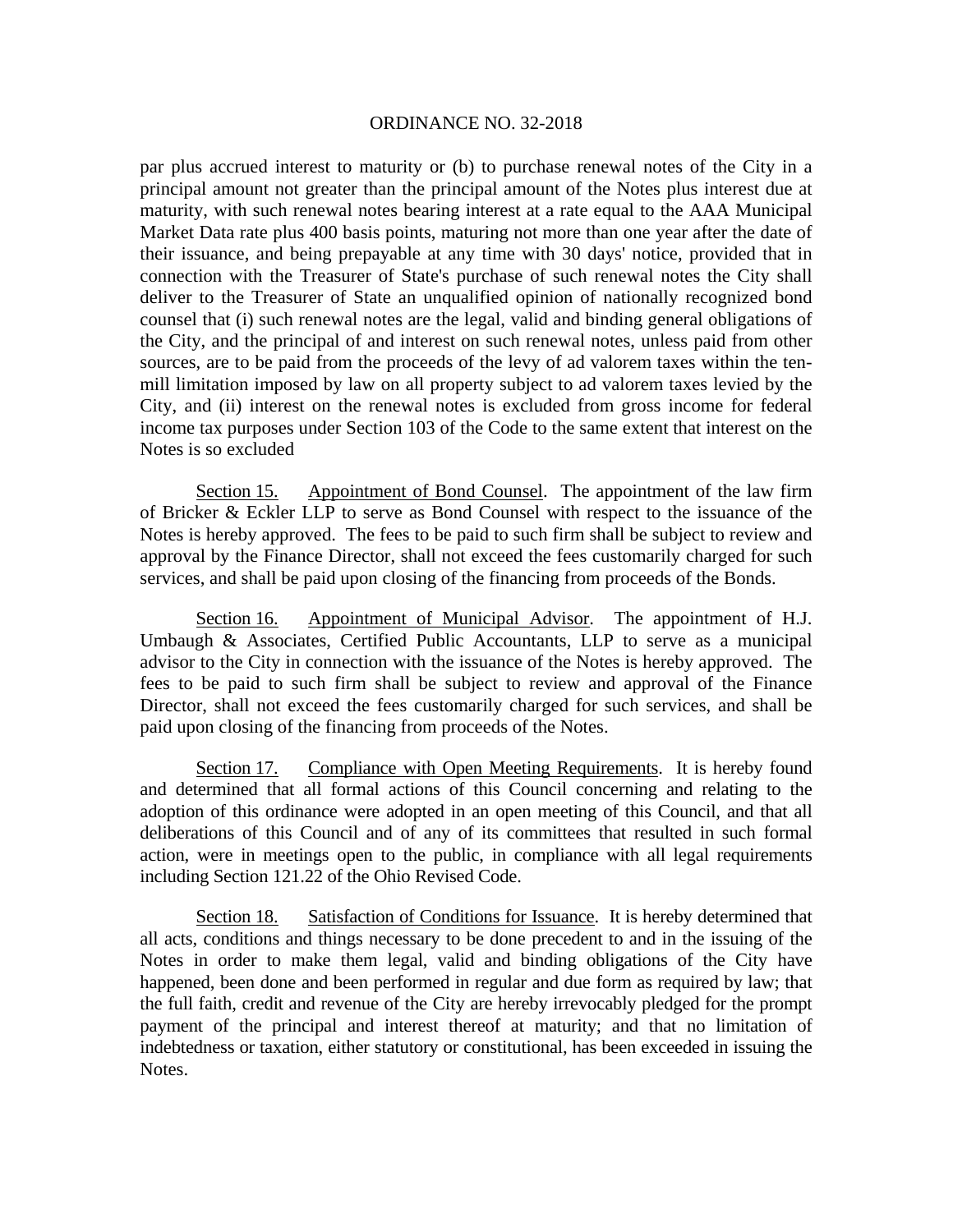Section 19. Filing of Note Ordinance. The Clerk of Council is hereby directed to forward a certified copy of this ordinance to the Auditor of Franklin County, Ohio.

Section 20. Publication and Effective Date. That notice of passage of this ordinance shall be posted in the Municipal Administration Building, the Worthington Library, the Griswold Center and the Worthington Community Center and shall set forth the title and effective date of the ordinance and a statement that the Ordinance is on file in the office of the Clerk of Council. This ordinance shall take effect and be in force from and after the earliest period allowed by law and by the Charter of the City of Worthington, Ohio.

Passed June 18, 2018

 /s/ Bonnie D. Michael President of Council

Attest:

 $\frac{s}{D}$ . Kay Thress P.H June 18, 2018 Clerk of Council Effective July 11, 2018

Introduced June 4, 2018

Approved as to form:

/s/ Thomas Lindsey Law Director